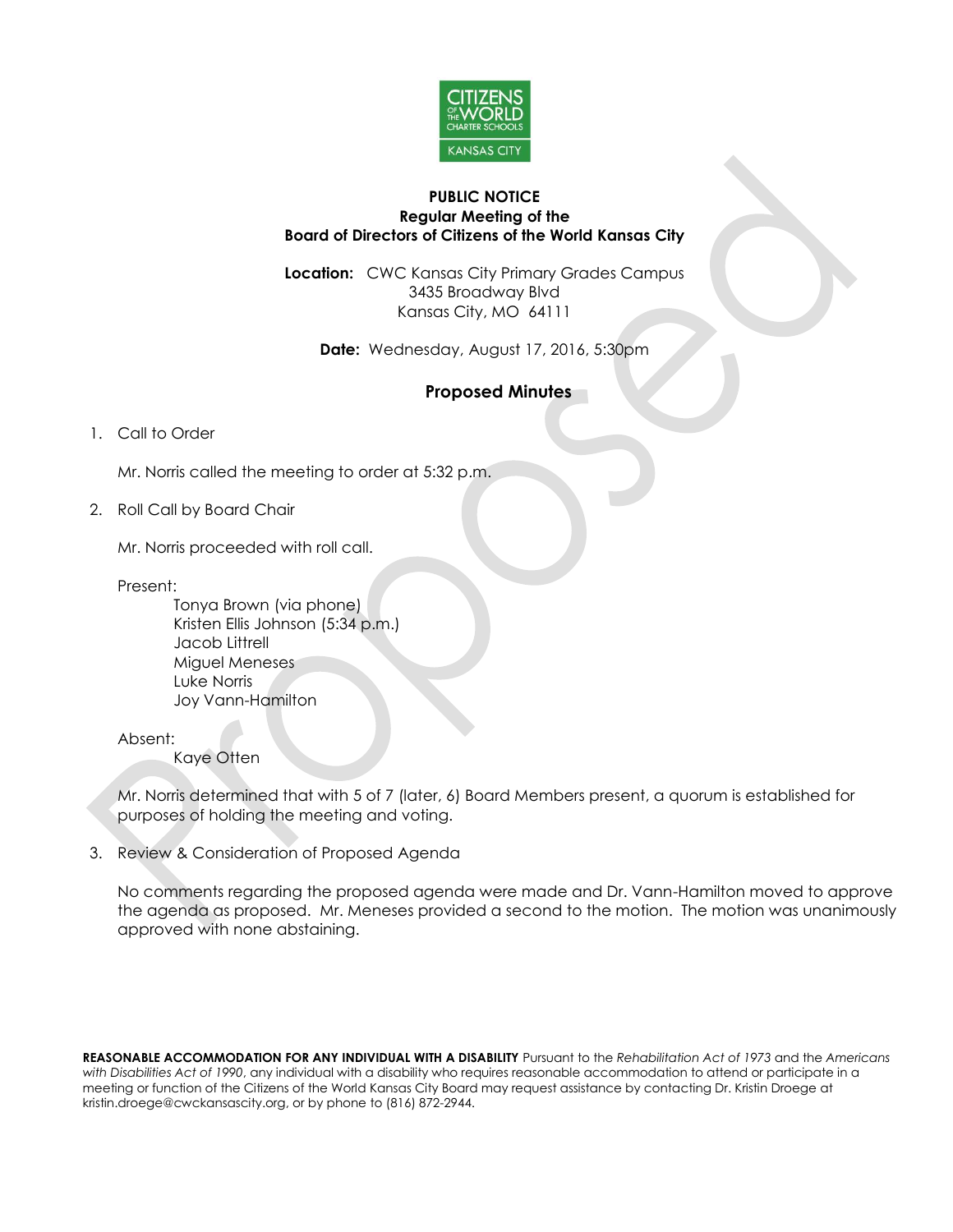4. Public Comments

Mr. Norris invited public comment. No public comments were made.

5. Review & Consideration of minutes from the July 20, 2016 regular meeting of the Board

The Board did not have any comments regarding the proposed minutes from the regular July 20, 2016 meeting of the Board. Dr. Vann-Hamilton moved to approve the minutes as proposed and Mr. Littrell provided a second. The motion was unanimously approved with none abstaining.

6. Review & Consideration of minutes from the August 1, 2016 special meeting of the Board

The Board did not have any comments regarding the proposed minutes from the regular August 1, 2016 meeting of the Board. Mr. Littrell moved to approve the minutes as proposed and Mrs. Brown provided a second. The motion was unanimously approved with none abstaining.

- 7. Finance Committee Update (Tonya Brown)
	- a. Review & Consideration of monthly financials

Mrs. Brown commended EdOps on their new dashboard reporting system. Mrs. Brown presented the cash flow and cash balance for the month. Mrs. Brown also highlighted that staffing expense was lower than anticipated and asked why that was.

Dr. Droege clarified that, at EdOps' recommendation, we are paying our 10-month employees across 12 months, which pushes the final payroll payments into next fiscal year, making this year's line item appear lower than anticipated.

Mr. Greenwood (EdOps) reviewed the Financial Overview and walked through how the finances will be reported moving forward. July only reflected local fund-raised income since state/federal income will not begin until August. Mr. Greenwood clarified that the presented financials reflected the "8 classroom" contingency budget and future months will change based upon enrollment each month.

Mr. Norris asked if Mr. Greenwood could add a fund balance line on the report; Mr. Greenwood agreed.

Mr. Greenwood continued on the report, illustrating Federal income (which includes Title and SpEd Part B). Additionally, Mr. Greenwood walked through the graphic analysis of budget vs actual on the key budget areas of the school. Lastly, Mr. Greenwood explained the revenue projections and illustrated that revenue is enrollment-driven and would be clarified as we move through the school year.

Dr. Droege explained the process of reviewing financials: she and Mr. Smith (CWCKC Principal) will receive the expense report first in order to review and discuss; the Finance Committee will review – especially on line items with a variance more than 5%; and the Board will receive the financials with their comments and analysis.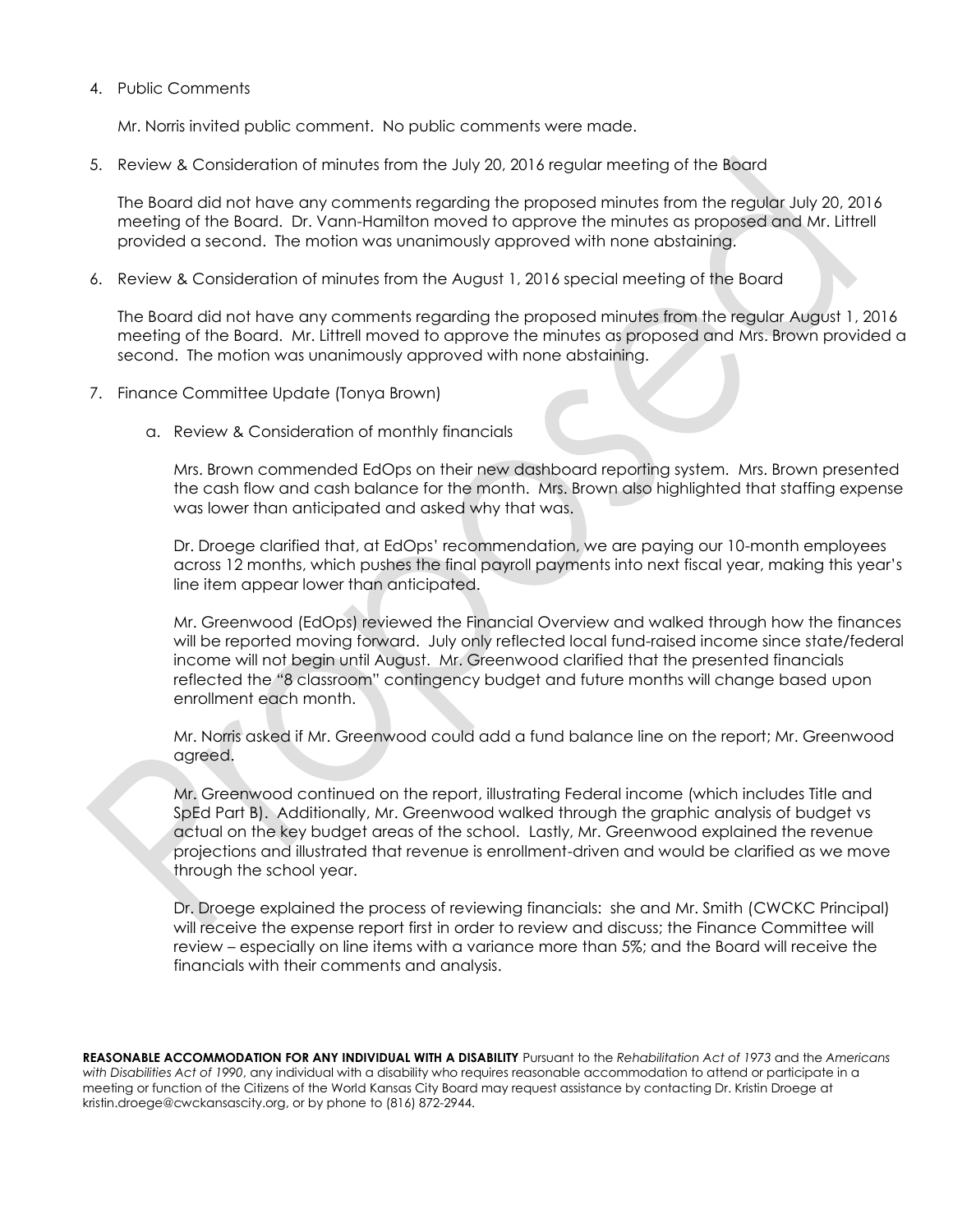Mr. Littrell moved to approve the check register as proposed and Dr. Vann-Hamilton provided a second. The motion was unanimously approved with none abstaining.

### 8. Executive Director's Report (Dr. Kristin Droege)

Dr. Droege proudly announced that we started a school this week! She acknowledged that we are now meeting (both as a Board and as a school) in the building we have been waiting so long to do; this has been a very positive beginning for both families and press.

Mr. Norris congratulated Dr. Droege on the opening.

#### a. Review & Consideration of Board-Appointed Homeless Coordinator Position

Dr. Droege explained that the Homeless Coordinator position is a required position from DESE to be filled; she recommended Amanda Quance (CWCKC Staff) for the role.

Mr. Norris moved to approve the appointment as proposed and Mr. Littrell provided a second. The motion was unanimously approved with none abstaining.

Dr. Vann-Hamilton asked Dr. Droege to clarify the impact this appointment would have on Mrs. Quance's salary; Dr. Droege confirmed this does not impact salary and would become part of her daily duties.

b. Review & Consideration of Board-Appointed ELL Coordinator Position

Dr. Droege explained that the ELL Coordinator position is a required position from DESE to be filled; she explained the position would oversee ELL testing, ELL coordination, and assessments to ensure we are meeting the needs of English language learners and are moving them forward. Dr. Droege recommended Ms. Catherine Queen (CWCKC Staff), who already has ELL qualifications and certifications.

Mrs. Ellis Johnson moved to approve the appointment as proposed and Mr. Meneses provided a second. The motion was unanimously approved with none abstaining.

c. Student Recruitment & Enrollment

Across the past three days, the CWCKC staff, in conjunction with Ms. Jana Reed (CWC National) and her recruiting team, has worked through which students/families actually arrived on campus for classes, and who does not intend to be a part of the student community.

Dr. Dreoge reported that we have 125 students actually attending with five others in process that are working through the registration process. Dr. Droege said she is delighted with the resulting diversity balance (approximately 54% African-American, 6% Mixed Race, and 40% Caucasian).

Additionally, she reported that approximately 1/3 of enrolled families have submitted applications for the National School Lunch program, which results in free breakfast/lunch as well as free after school clubs. We are still pushing toward 50%, which was our original goal.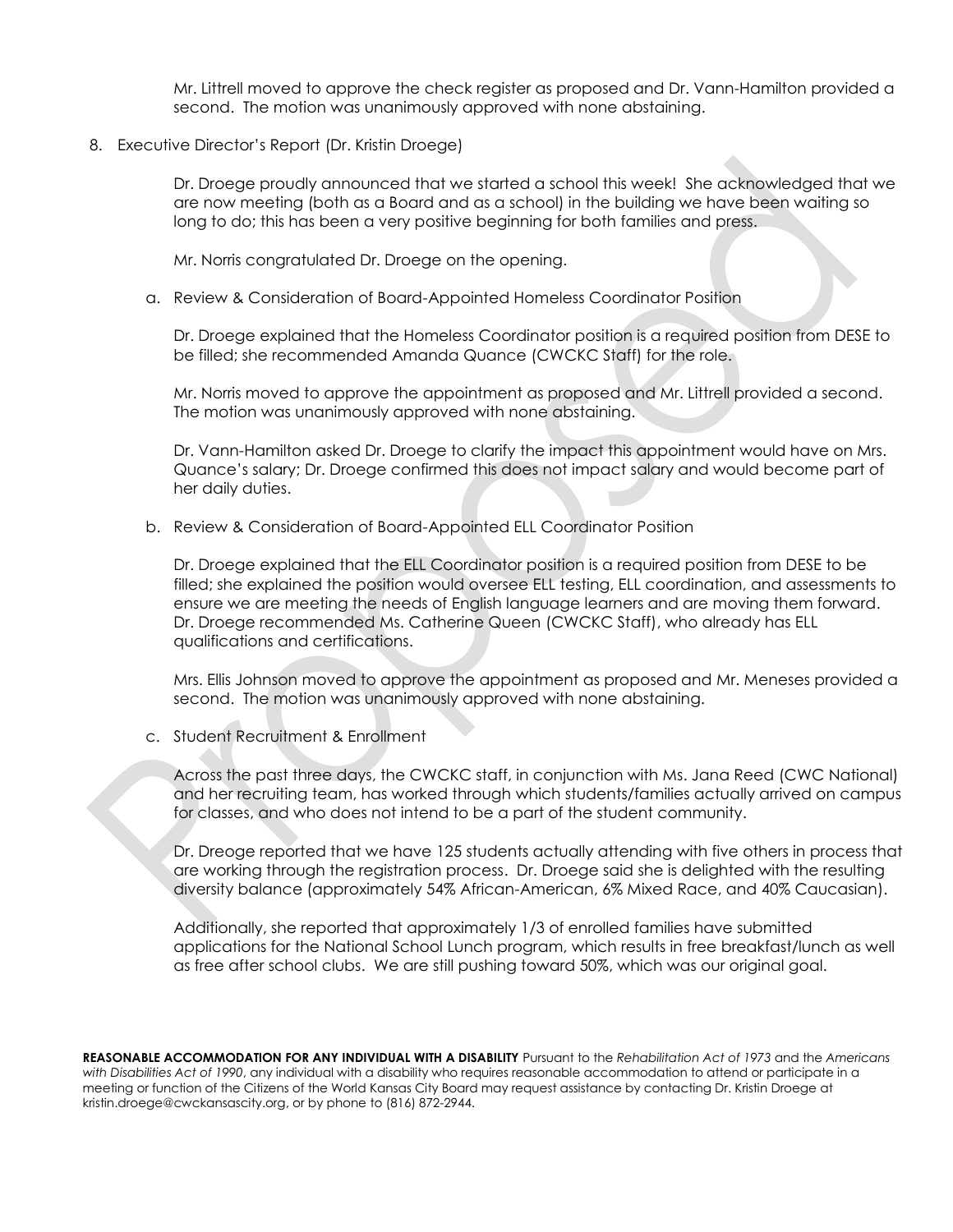Mr. Norris asked how many required transportation to the school. Dr. Droege responded that we have struggled with this issue. Dr. Droege stated that our charter allows us to not provide transportation, but she felt our mission would be hampered without providing it. She said she has spent several months researching transportation options and meeting with different providers and designing different scenarios, options, and partnerships. The range of costs for a single bus route from one round-trip, 1.5 mile, for 10 students was from \$28-77k. The Board expressed great surprise at that cost. Dr. Droege shared that immediately prior to school starting, she made the decision to not offer transportation. She believes we lost a handful of families that we lost directly because of this decision, a few that are attending that would benefit from transportation, and a few that are still attending that still need an option. She said we have come up with a different plan in that we will offer a bus pass program in that for a \$410/family/year, we can provide an adult pass to escort any number of children on the bus. In partnership with Mrs. Quance (as the liaison), this will be a partnership based upon distance from the school, attendance, and need. She has gotten great feedback from the specific families. The contrast on the bus route (serving 10 families), the bus pass can serve 50 families for the same budget and free up additional budget items.

Mrs. Ellis Johnson affirmed the decision and asked about the families we believe we lost because of transportation. Dr. Droege confirmed that we will be reaching back out to those specific families.

Moving forward, we have until September 28 to solidify what our size for the year will be. Dr. Droege said she made a judgment call on how to staff for opening day, we moved forward with the "8-Classroom" model. Across the next week, Dr. Droege will meet with Mr. Greenwood to take a clear look at the projected budget (with transportation changes and possible recruitment goals). Dr. Droege received a thorough review from Ms. Reed as Ms. Reed finished the preopening work; Dr. Droege will move forward with all recommendations with the exception of hiring a support person to facilitate that – we will use our current staff. Strategies include reaching out to our enrolled families for a "Bring a Buddy!" day, daily tours and leadership meetings, another possible mailer with pictures of our classrooms. By next week, Dr. Droege hopes to share definitive benchmarks and goals to get us to September 28<sup>th</sup> and the projected numbers of classrooms.

Mrs. Ellis Johnson asked about the first day of school – specifically, how many families showed up that we did not expect. Dr. Droege shared that very few unexpectedly walked in, but we did receive enrollment requests throughout the launch weekend and this week.

Mr. Littrell asked if the recruitment plan will be used just up to count day or beyond. Dr. Droege said we will go through count day and then immediately shift to lottery enrollment for 2017-2018.

Mr. Littrell asked if we are capping our enrollment on count day or if that is still a fluid enrollment. Mr. Norris and Mr. Greenwood clarified that we will continue allowing enrollment and also stated that there have been intentional decisions to allow new students into multiple classrooms, rather than having a designated "new student" classroom. Dr. Droege confirmed that count day secures the number of classrooms that we will have for the year (including growth potential) – not the number of students that we will have.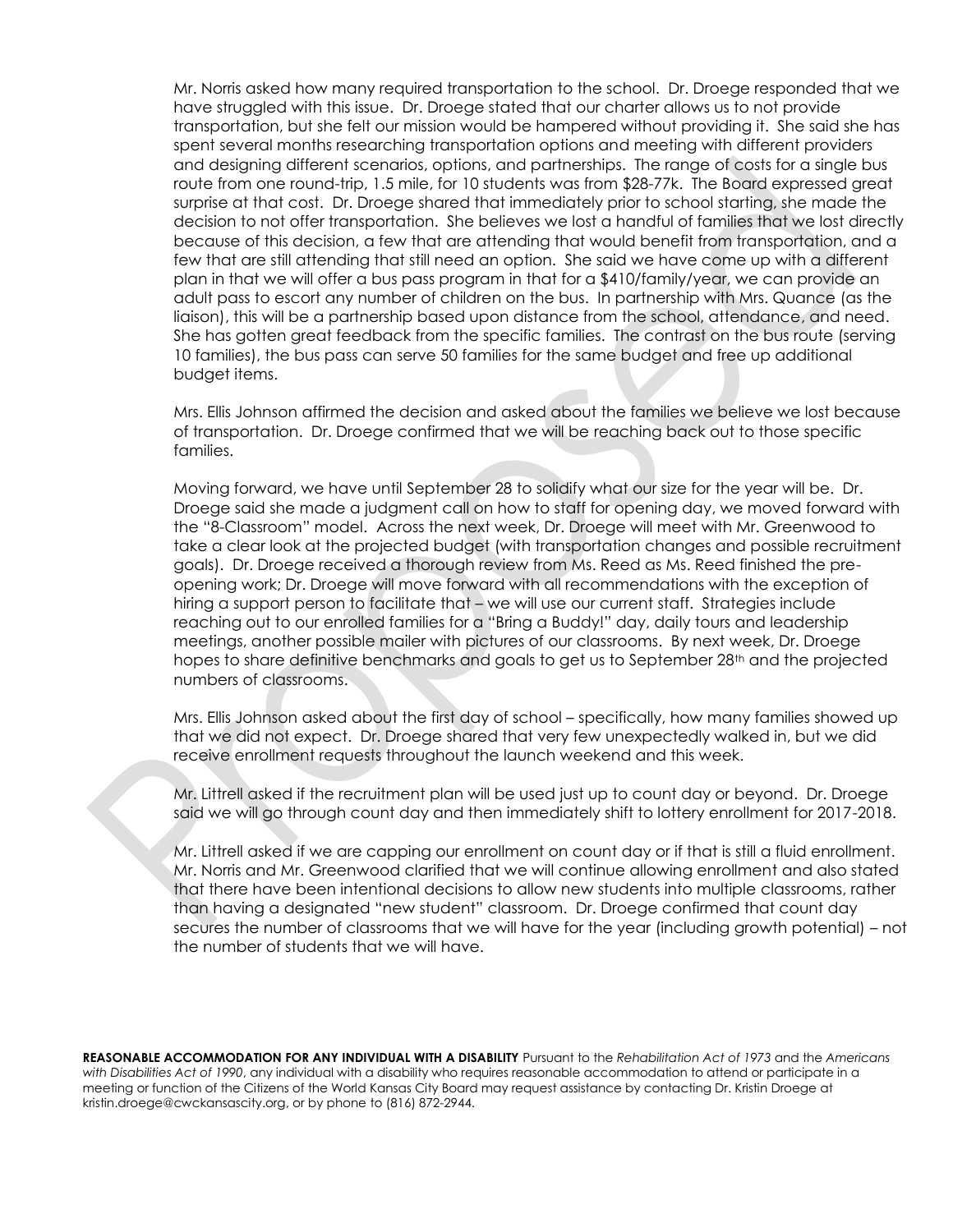Mr. Norris said that we need to remember the massive amount of work that has gone into enrollment and recognized the diversity outcome has been huge. Mr. Norris applauded the efforts.

Mrs. Ellis Johnson affirmed that from a parent perspective, this first week has surpassed expectations. She has heard from numerous parents across the grade levels on what a good experience the first week has been. She also recognized and applauded the volunteers and partners in the pre-opening work. She affirmed the sense of community that Kansas City has pulled together. Mr. Norris extended that and shared that we need to celebrate this in a community-wide public manner.

Mrs. Ellis Johnson also stated that Kristen Littrell (MCSI member) shared with her that other strong charter schools started with 40 students their first year and we tripled that, so we should celebrate that.

d. Student Achievement

Dr. Droege restated from last month that she would like to take time each meeting to refocus on curriculum and education, rather than just the financial aspects of the school. This month, Mr. Smith (CWCKC Staff) will present.

Mr. Smith gave an overview of 2 assessments. One is the reading assessment – it will happen 3 times per year and is highly interactive between a student and a reading specialist. The results will determine which of 11 reading levels are "just right" for the student to become most engaged and successful in their reading growth. Second is the Northwest Evaluation Program (which administers the MAP exam – Missouri Assessment Program). It is an authentic (to Missouri) and interactive exam – one for Language Arts and one for Mathematics. It provides a baseline for where a student is at a point in time and it helps us identify potentially at-risk students so we can intervene appropriately. Additionally, another feature of the NWEA is the "growth line" so future tests can project back to the growth line to determine if the student is continuing to learn appropriately. The first test will occur in September. Dr. Droege also shared that NWEA is supported by our national network, which allows us to become a part of and use national data.

Dr. Vann-Hamilton asked about future testing dates and specifically, times of the day. Dr. Droege answered that we are given a three-week window to test and the exams are proctored by the classroom teachers. We have a lot of flexibility on timing (splitting the test into two sessions, etc.) and exposing students to practice tests early.

Mr. Norris asked if classroom assignments would be re-shuffled based on class results. Dr. Droege said no; leveled reading and math groups already differentiate across learning levels.

Dr. Vann-Hamilton asked what the plan is for students that enroll late to ensure they are placed correctly. Mr. Smith shared that the reading assessment will be completed immediately and the student would simply take the next NWEA testing.

Mr. Norris asked the status of what is still ongoing with construction. Dr. Droege shared that our main contractors (McGown Gordon and Converged) will continue to be onsite. Pretend play materials, some reading bookshelves, and small supplies are still being shipped. The playground